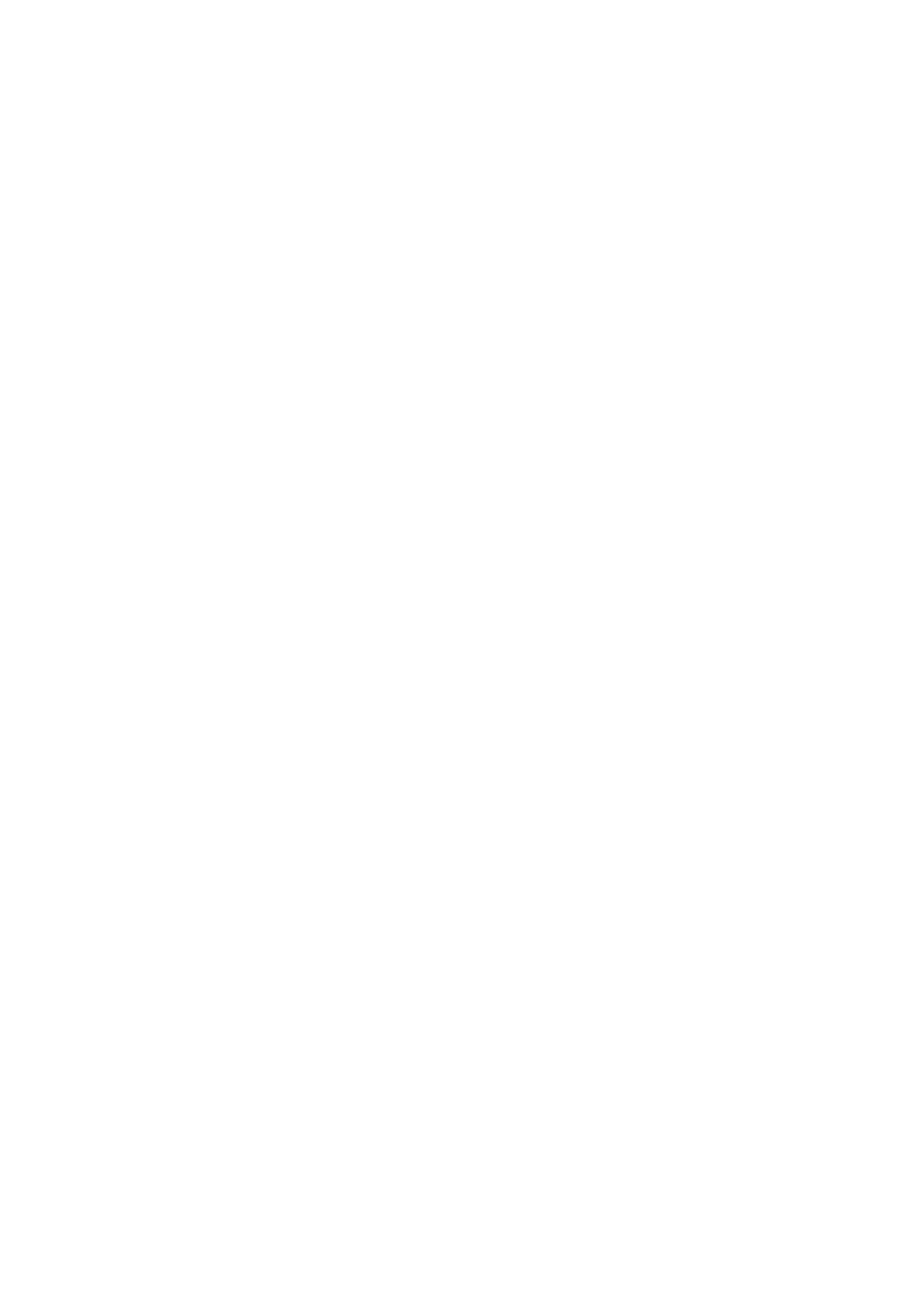### <span id="page-2-0"></span>**Introduction**

On [1](#page-2-1)6 December 2009, the Government released its aviation white paper.<sup>1</sup> This is the most comprehensive statement of the Government's aviation policy. The white paper followed the release of the aviation green paper on 2 December 2008, and an earlier issues paper titled *Towards a National Aviation Policy Statement*, which attracted approximately 300 submissions. $2$  The following examines some of the white paper's features.

# **Foreign ownership of Australian international airlines**

Foreign ownership of Australian airlines operating internationally is currently restricted under two Acts. A limit of 49 per cent foreign ownership applies to Qantas under the *Qantas Sale Act 1992* and to airlines other than Qantas—such as V Australia—under the *Air Navigation Act 1920*. Two additional restrictions apply to Qantas also under the *Qantas Sale Act 1992:* a 25 per cent limit on foreign individual shareholdings, and a 35 per cent limit on total foreign airlines' shareholdings. The white paper proposes retaining the 49 per cent foreign ownership limit on Qantas, removing the 25 and [3](#page-2-3)5 per cent limits on Qantas.<sup>3</sup> For non-Qantas airlines, the Government is considering 'more flexible arrangements for ownership' with 'governments with which Australia has negotiated Open Aviation Market agreements'.[4](#page-2-4)

The white paper is silent on why the 49 per cent foreign ownership limit on Qantas, which protects Qantas from a foreign takeover, has been retained. Removing the 25 and 35 per cent limits on Qantas would result in an even playing field for all Australian international airlines. Qantas welcomed the proposal to lift the 25 and 35 per cent limits because it would increase Qantas' opportunities for strategic growth and alliances.<sup>[5](#page-2-5)</sup> The proposals would allow foreign

<span id="page-2-1"></span><sup>1</sup> 1. A Albanese (Minister for Infrastructure, Transport, Regional Development and Local Government), *National aviation policy statement released*, media release, 16 December 2009, viewed 6 January 2010, [http://www.minister.infrastructure.gov.au/aa/releases/2009/December/aa539\\_2009.htm](http://www.minister.infrastructure.gov.au/aa/releases/2009/December/aa539_2009.htm) and Department of Infrastructure, Transport, Regional Development and Local Government (DITRDLG), *National* a*viation policy white paper: flight path to the future*, Canberra, December 2009, viewed 6 January 2010, http://www.infrastructure.gov.au/aviation/nap/files\_white\_paper/091215\_Full.pdf

<span id="page-2-2"></span><sup>2.</sup> DITRDLG, *Towards a national aviation policy statement*. *Issues paper*, Canberra, April 2008, viewed 12 January 2010, <http://www.infrastructure.gov.au/aviation/nap/files/AviationIPapril2008.pdf>

<span id="page-2-3"></span><sup>3.</sup> DITRDLG, *National aviation policy white paper: flight path to the future*, op. cit., pp. 14 and 47.

<span id="page-2-4"></span><sup>4.</sup> Ibid., p. 14.

<span id="page-2-5"></span><sup>5.</sup> Qantas Airways, 'Qantas statement on aviation white paper', media release , 16 December 2009, viewed 6 January 2010, <http://www.qantas.com.au/regions/dyn/au/publicaffairs/details?ArticleID=2009/dec09/3993c>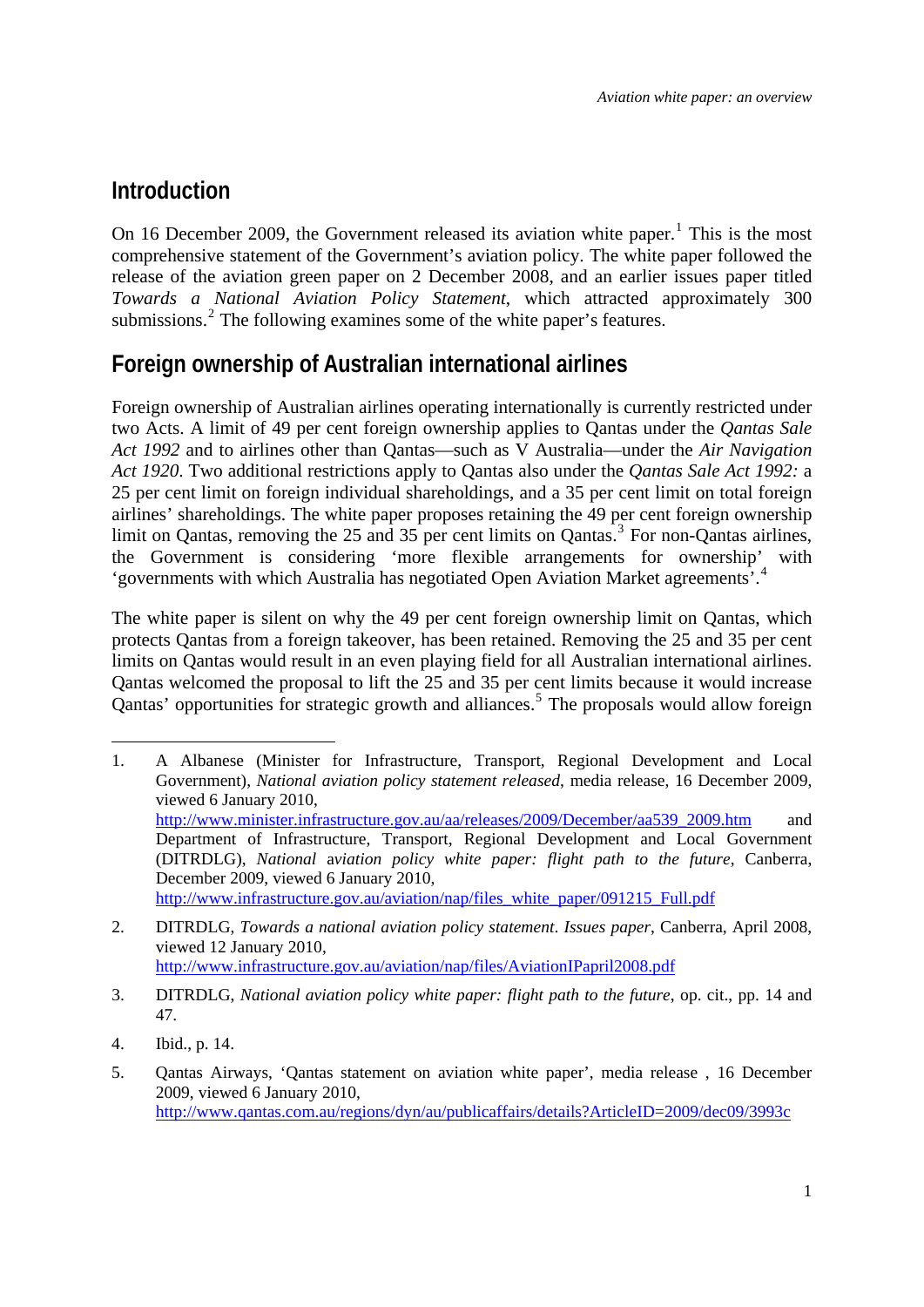<span id="page-3-0"></span>airlines to increase their equity in Qantas. However, the current weak financial positions of many foreign airlines could limit additional foreign ownership of Qantas. Further, it is not necessary for a foreign airline to increase its ownership in Qantas for that airline to develop links with Qantas. The proposal to allow more flexible arrangements for non-Qantas airlines could result in a two-tier system with foreign ownership of Qantas limited to 49 per cent but foreign ownership of non-Qantas airlines exceeding 49 per cent.

# **Regional aviation and general aviation**

Regional aviation is assisted by several schemes. The white paper proposes rationalising these schemes. Under the scheme titled the Payment Scheme for Airservices Australia Enroute Charges, the Commonwealth refunds, in full, enroute navigation charges incurred by eligible regional aircraft operators across their entire networks. The scheme was introduced in 2002 as a temporary measure following the collapse of Ansett Airlines, in order to assist Ansett subsidiaries and other regional airlines to continue services. The retention of the scheme has thus become increasingly anachronistic. In the 2008–09 Budget, the Government announced that the scheme would end in 2012.<sup>[6](#page-3-1)</sup> However, the Government has since decided to target assistance to routes that service remote towns and communities rather than entire networks.<sup>[7](#page-3-2)</sup> This should see funds directed to areas most in need of subsidy.

There are currently four other programs for remote aviation services and infrastructure—the Remote Air Services Subsidy Scheme, the Remote Aerodrome Inspection Program, the Remote Aerodrome Safety Program, and the Remote Aviation Infrastructure Fund. The white paper proposes to consolidate these into one program.<sup>[8](#page-3-3)</sup> This should rationalise use of funds.

General aviation has had varied fortunes of late with a flat business and private flying sector, while pilot training and recreational activity have grown. While the Government believes that no case has been made for it to intervene directly in the replacement of ageing aircraft fleets, it has introduced accelerated depreciation rates for aircraft.<sup>[9](#page-3-4)</sup> The sector should benefit from appropriate airport development restrictions, new airspace policy and continuing regulatory reforms.

<span id="page-3-4"></span>9. Ibid., pp. 65–66.

<span id="page-3-1"></span><sup>6.</sup> DITRDLG, *National aviation policy white paper: flight path to the future*, op. cit., p. 57.

<span id="page-3-2"></span><sup>7.</sup> Ibid., pp. 57–8.

<span id="page-3-3"></span><sup>8.</sup> Ibid., p. 55.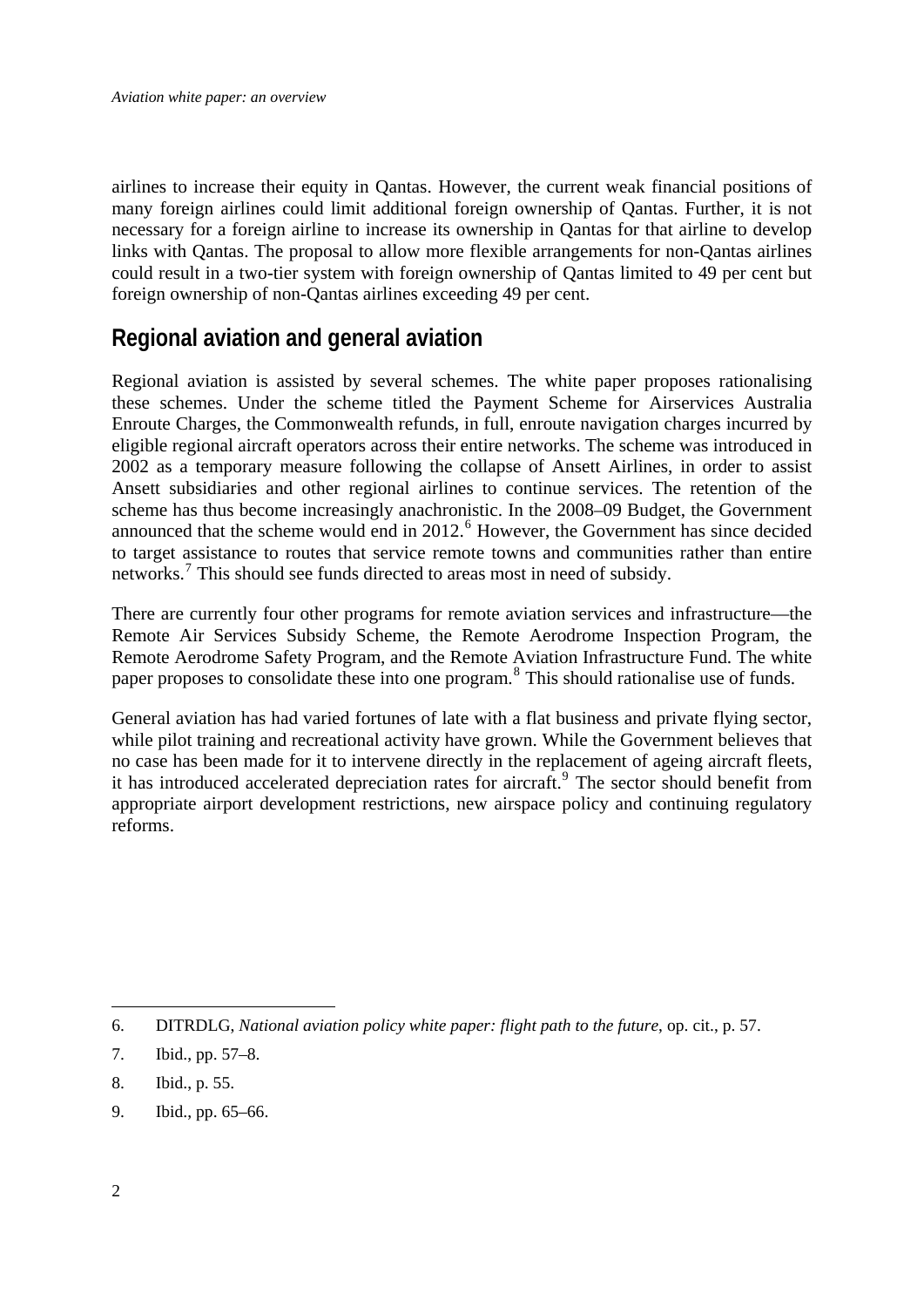### <span id="page-4-0"></span>**Market liberalisation**

International aviation services are governed by highly restrictive air service agreements (ASAs). Australia and other countries have been liberalising these arrangements.<sup>[10](#page-4-1)</sup> The white paper proposes further liberalisation of international passenger and freight services. Foreign airlines' access to Australia's primary international airports—Brisbane, Sydney, Melbourne and Perth—is currently restricted under ASAs. The white paper proposes to encourage services to 'secondary' international airports—such as Broome, Cairns, and Darwin—by offering foreign airlines unlimited access to secondary airports, and by offering additional beyond rights in future bilateral negotiations and improved access to primary airports for international flights linked to secondary airports.<sup>[11](#page-4-2)</sup> Curiously, Canberra Airport, which has no regularly scheduled flights to overseas destinations including New Zealand, does not receive any special mention under the proposal. The Government is also seeking fully-liberalised dedicated cargo services.

### **Price and service quality monitoring**

The Australian Competition and Consumer Commission (ACCC) monitors pricing and quality-of-service at Adelaide, Brisbane, Melbourne, Perth and Sydney airports, as these 'first tier' airports are considered to have the greatest potential to abuse their market power. The Government proposes to extend monitoring beyond the first tier airports by establishing what would be, in effect, a three tier system. Under this proposal, the system for first tier airports will remain. Second tier airports would adopt a self-administered pricing and quality-of-service monitoring scheme starting with Canberra, Darwin, Gold Coast and Hobart.<sup>[12](#page-4-3)</sup> These airports would be expected to disclose on their websites prices of aeronautical services and car parking, various quality of service outcomes, and complaint-handling processes and outcomes. The third tier would comprise airports not covered by the ACCC and the proposed self-administered scheme. The Government will 'encourage' third tier airports to conduct customer/passenger satisfaction surveys and publicly disclose the results on their websites.<sup>[13](#page-4-4)</sup>

### **Consumer protection and insurance**

The Government proposes to change arrangements for passenger compensation for the consequences of air accidents and the associated carriers' compulsory insurance system, and

- <span id="page-4-2"></span>11. A beyond right is the right of a carrier from one country to fly to another country and then beyond to a third country. DITRDLG, *National aviation policy white paper: flight path to the future*, op. cit., p. 14.
- <span id="page-4-3"></span>12. Ibid., p. 179.
- <span id="page-4-4"></span>13. Ibid.

<span id="page-4-1"></span><sup>10.</sup> For a discussion of these arrangements, see Productivity Commission, *International air services*, inquiry report no. 2, Canberra, 1998, viewed 12 January 2010, <http://www.pc.gov.au/projects/inquiry/airserv/docs/finalreport>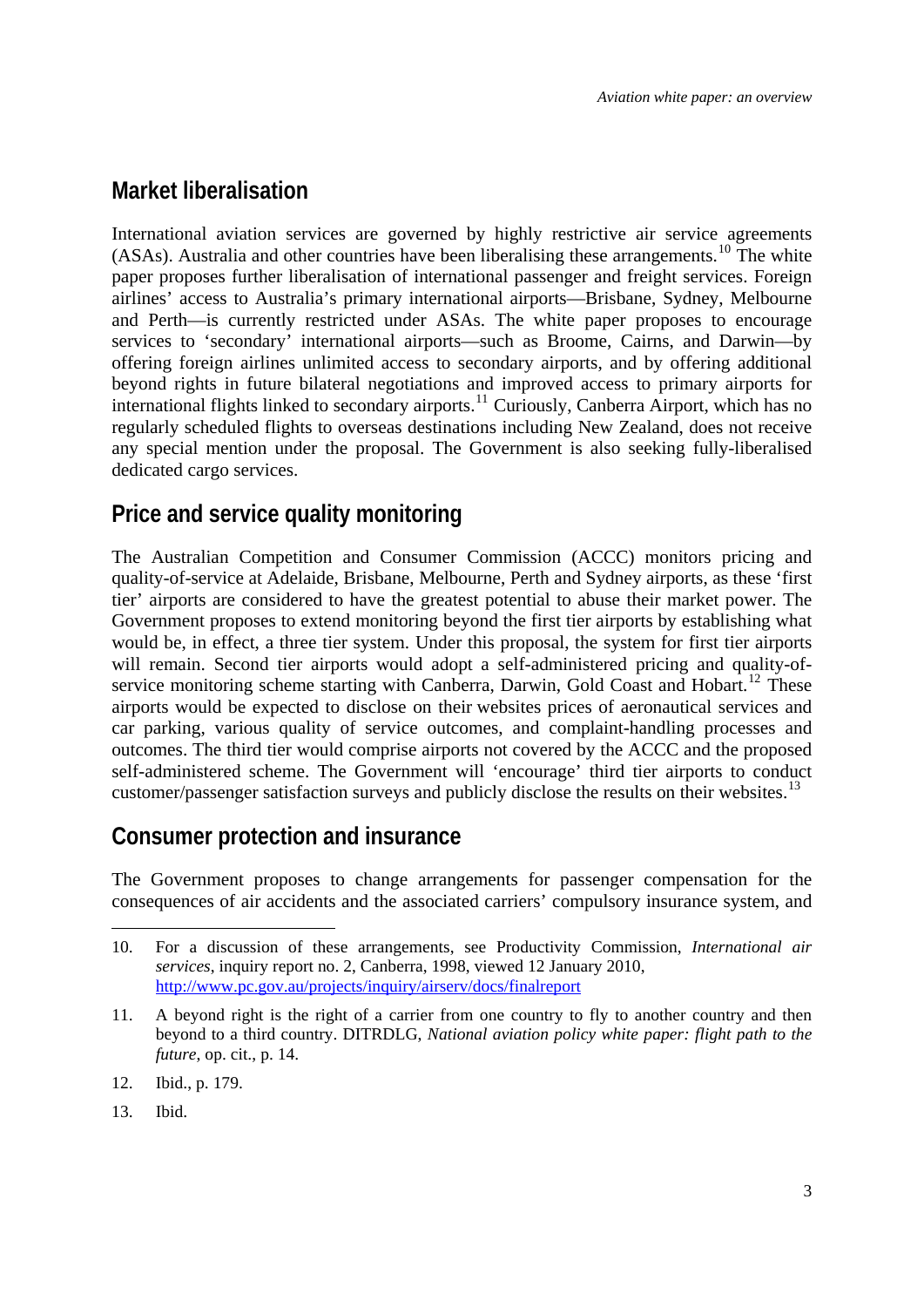<span id="page-5-0"></span>to mandate insurance for damage caused by aircraft to third parties on the ground. In the case of passenger compensation, the Government proposes to increase the cap on liability for domestic travel from \$500 000 to \$725 000 per passenger and the associated compulsory insurance for airlines from \$500 000 to \$725 000 per passenger. In the case of insurance for third party surface damage, the Government will consult with industry on a suitable scheme to make insurance for third party (surface) liabilities compulsory.<sup>[14](#page-5-1)</sup> These proposals, while worthwhile to consumers, will also increase airline costs, but the white paper notes that the liability amounts for passenger compensation have not increased in fifteen years.

To deal with the rising number of customer complaints, the Government is looking to airlines to develop Corporate Charters, and to establish a system for a third party to examine unresolved complaints.<sup>[15](#page-5-2)</sup> The Government has convened a working group on disability access to aviation services following a series of well publicised instances where the disabled have experienced problems travelling by air.<sup>[16](#page-5-3)</sup> It is to encourage airlines and airports to develop and publish Disability Access Facilitation Plans to provide services to passengers with a disability. $17$ 

# **Safety**

The white paper mentions safety as of prime importance in aviation, but the subject itself is not covered until the middle of the text.<sup>[18](#page-5-5)</sup> While the white paper concludes that safety levels have not dropped, recent events would suggest otherwise. Principally, the International Civil Aviation Organisation (ICAO) reviewed Australia's aviation safety system in February 2008 and found that there is room for improvement in specialist skill areas and maintaining expertise.<sup>[19](#page-5-6)</sup> This is despite the fact that the majority of technical areas are well above the global average. In 2008, a major Australian airline featured prominently three times in world

<u>.</u>

- <span id="page-5-4"></span>17. DITRDLG, *National aviation policy white paper: flight path to the future*, op. cit., p. 90.
- <span id="page-5-5"></span>18. Ibid., p. 102.

<span id="page-5-1"></span><sup>14.</sup> Ibid., p. 92.

<span id="page-5-2"></span><sup>15.</sup> C Dorman, 'Complaints against airlines soaring', *The Age*, 23 January 2010, viewed 25 January 2010, [http://www.theage.com.au/travel/travel-news/complaints-against-airlines-soaring-](http://www.theage.com.au/travel/travel-news/complaints-against-airlines-soaring-20100121-mo1m.html)[20100121-mo1m.html](http://www.theage.com.au/travel/travel-news/complaints-against-airlines-soaring-20100121-mo1m.html) DITRDLG, *National aviation policy white paper: flight path to the future*, op. cit., p. 87.

<span id="page-5-3"></span><sup>16.</sup> J Gibson, 'Hope for the disabled in airline fight', *Sydney Morning Herald*, 28 November 2009, p. 11, viewed 25 January 2010, [http://parlinfo/parlInfo/download/media/pressclp/IUBV6/upload\\_binary/iubv60.pdf;fileType=a](http://parlinfo/parlInfo/download/media/pressclp/IUBV6/upload_binary/iubv60.pdf;fileType=application/pdf#search=%22hope%20for%20the%20disabled%20in%20airline%20fight%22) [pplication/pdf#search=%22hope%20for%20the%20disabled%20in%20airline%20fight%22](http://parlinfo/parlInfo/download/media/pressclp/IUBV6/upload_binary/iubv60.pdf;fileType=application/pdf#search=%22hope%20for%20the%20disabled%20in%20airline%20fight%22) 

<span id="page-5-6"></span><sup>19.</sup> International Civil Aviation Organization, *Audit of Australian aviation safety system: 18–28 February 2008*, viewed 25 January 2010, [http://www.icao.int/fsix/auditRep3\\_CSA.cfm?s=Australia&i=10](http://www.icao.int/fsix/auditRep3_CSA.cfm?s=Australia&i=10)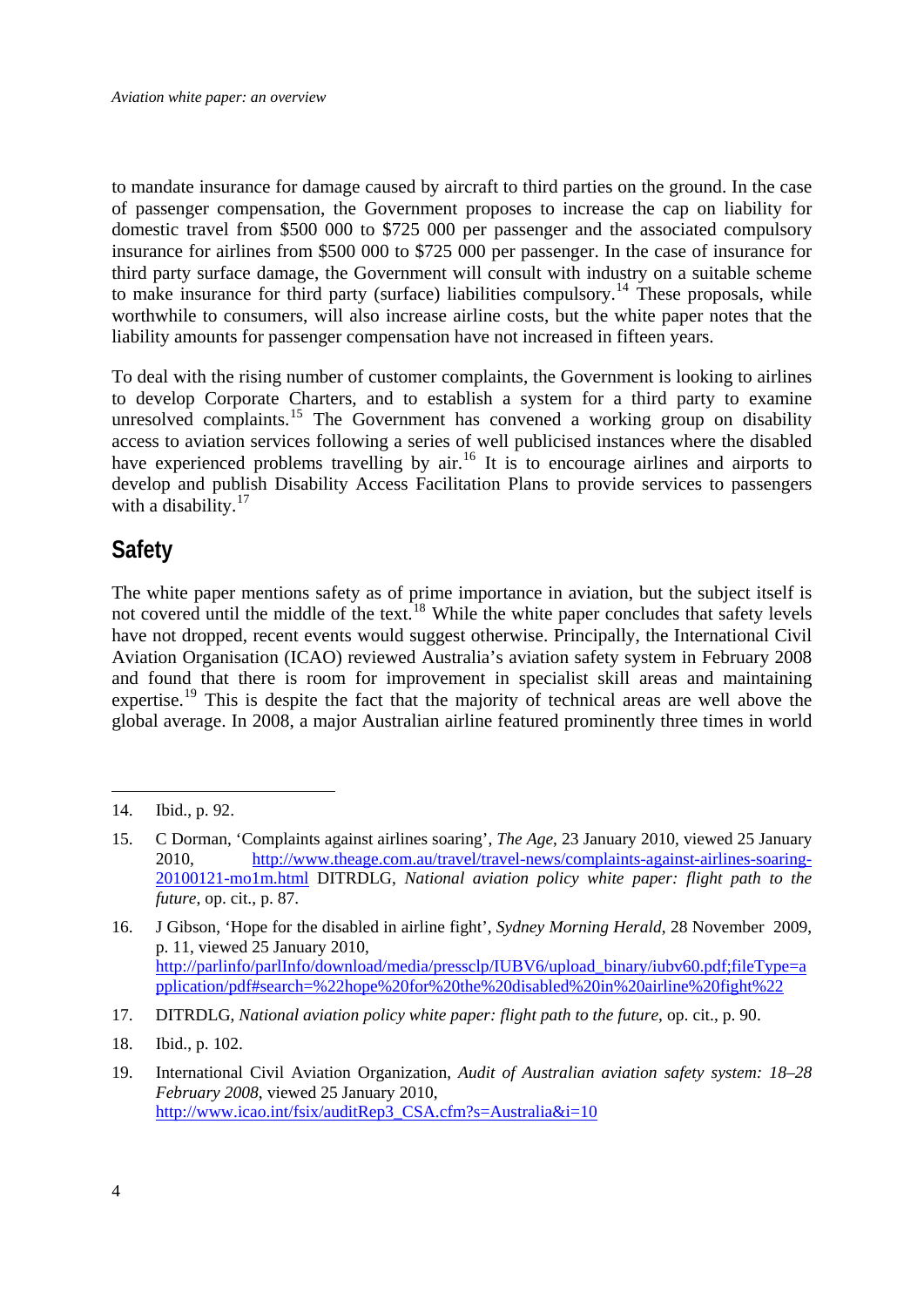aviation safety reports which, despite the remonstrations of the airline and regulators concerned, must inevitably raise questions about the state of the air transport industry here.<sup>[20](#page-6-0)</sup>

Among initiatives to address safety issues, the Government has established the Australian Transport Safety Bureau (ATSB) as a statutory agency, governed by a commission, to provide greater independence to the ATSB. The commission is responsible for the functions of the *Transport Safety Investigation Act 2003* and exercising the ATSB's investigative powers into safety events.<sup>[21](#page-6-1)</sup> The ATSB was previously a unit within the Department of Infrastructure, Transport, Regional Development and Local Government.

Air Traffic Management (ATM) is a focus of the white paper, which discusses harmonisation of civil and military air traffic control (ATC), as well as moving airspace administration into closer alignment with the ICAO's airspace system.<sup>[22](#page-6-2)</sup> New ATM technologies and procedures are under investigation and have been used in trials. A new Australian Airspace Statement became effective on 1 January 2010 with a focus on regular public transport service safety.<sup>[23](#page-6-3)</sup> Ongoing requirements are proposed for civil aviation developments that may affect airspace or radar. The Government is to maintain Airservices Australia as the lead ATM and ATC agency.

The Government has announced long-term funding principles for the Civil Aviation Safety Authority (CASA) but will require it to cap its direct regulatory service fees for at least five years. The current aviation fuel levy used to help fund CASA will remain in place. The white paper announced an extra \$3.8 million for CASA to recruit additional specialist technical staff.<sup>[24](#page-6-4)</sup> This may be seen as a positive response to the ICAO safety review recommendations. The long-ongoing CASA regulatory reform program is now set to end in 2011 with licensing and flight operations requirements to be finalised by the end of 2010. The Government has already established an expert board for CASA and strengthened the Authority's powers. A new Sports Aviation Office will be established to serve the sport and recreational sector. Government oversight of CASA activity and performance should continue to be strong.

In 2010, the Government will develop and implement a State Safety Program for oversight of safety management systems within the aviation industry. ICAO has mandated that aviation

<u>.</u>

<span id="page-6-0"></span><sup>20.</sup> M James, *Civil Aviation Amendment Bill 2009*, Bills Digest, no. 102, 2008–09, Parliamentary Library, Canberra, 2009, viewed 25 January 2010, <http://www.aph.gov.au/library/pubs/bd/2008-09/09bd102.pdf>

<span id="page-6-1"></span><sup>21.</sup> DITRDLG, *National aviation policy white paper: flight path to the future*, op. cit., p. 102.

<span id="page-6-2"></span><sup>22.</sup> Ibid., pp. 122–123.

<span id="page-6-3"></span><sup>23.</sup> Ibid., p. 119.

<span id="page-6-4"></span><sup>24.</sup> Ibid., p. 103.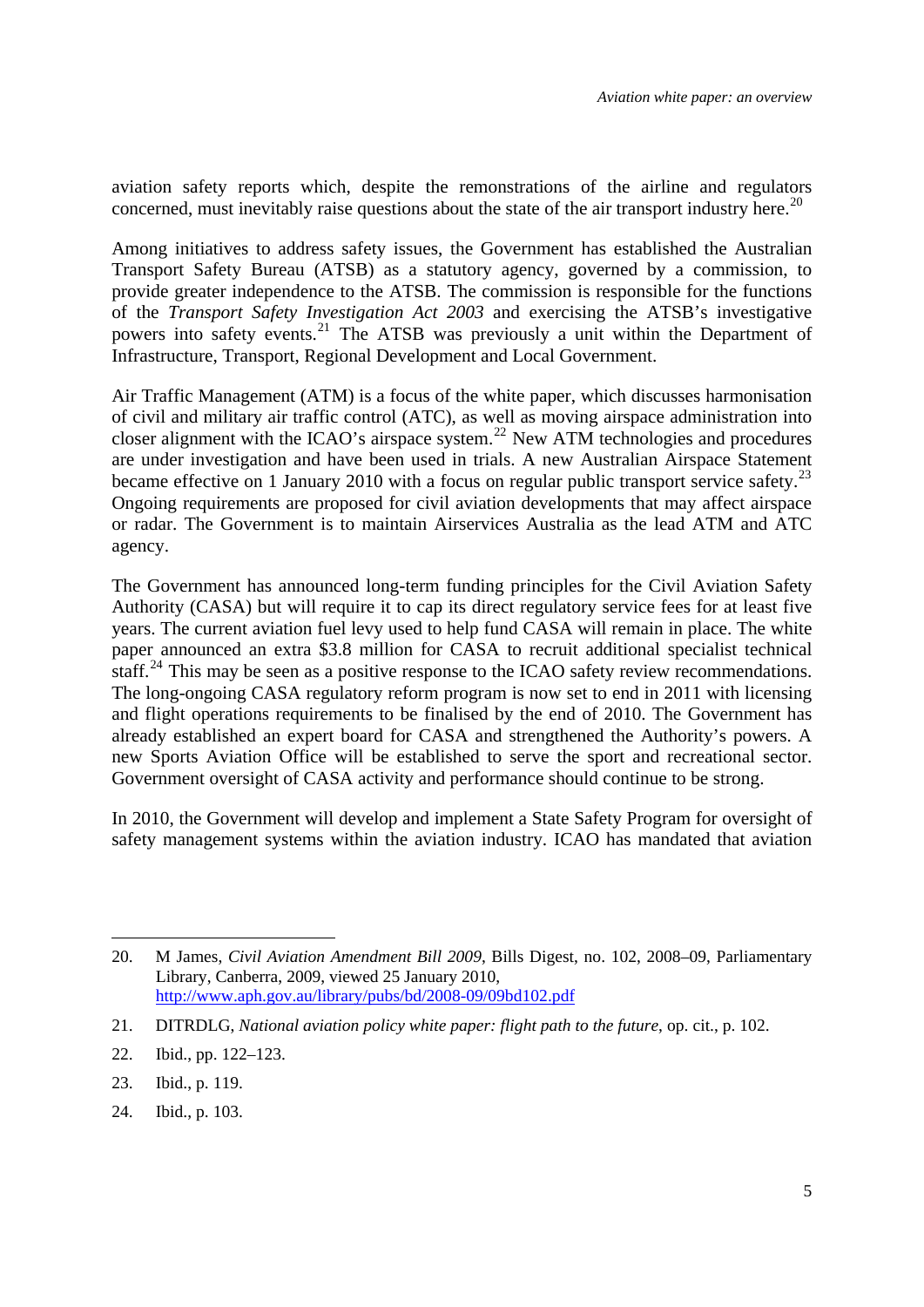<span id="page-7-0"></span>operators implement such systems.<sup>[25](#page-7-1)</sup> A wider Aviation Safety Framework underpins the complex interactions between the various parties in the aviation sector.<sup>[26](#page-7-2)</sup>

### **Aviation support industry and training**

The Government is to encourage Australia's aircraft and component manufacturing industry through mutual recognition arrangements with key trading partners to limit regulatory red tape.<sup>[27](#page-7-3)</sup> The Government is also to continue with industry training programs and skills councils. There will be expanded access to financial assistance through vocational education and training, along with targeted government export assistance programs for the industry.

#### **Security**

Security policy continues to evolve in concert with overseas and domestic requirements. The white paper announced that the Government will require screening of passenger and checked baggage for all public aircraft flights with more than 30 tonnes of maximum take-off weight from 1 July 2010. Aircraft flights over 20 tonnes will have extended screening by 1 July 2014. Aircraft flights over 10.75 tonnes will need hardened cockpit door standards.<sup>[28](#page-7-4)</sup> There are to be annual certification requirements for screening security officers and officials. The Government will also act to enable security-controlled airports to be designated according to their risk profiles so that security measures are appropriate to the threat level.<sup>[29](#page-7-5)</sup> Ongoing security review and monitoring will continue, with the Government also publicly announcing a relaxation of the rules on objects that passengers may take on board flights.<sup>[30](#page-7-6)</sup>

### **Airport planning and noise**

Responding to issues concerning inappropriate building around airports, the Government is to strengthen planning arrangements, including coordination between different levels of government, and require greater transparency on intended land uses and developments at airports.<sup>[31](#page-7-7)</sup> Planning Coordination Forums will be established for each capital city major airport.<sup>[32](#page-7-8)</sup> Major airports will be required to establish Community Aviation Consultation Groups to enable greater local participation in airport planning and operations. Airport

- <span id="page-7-3"></span>27. Ibid., p. 69.
- <span id="page-7-4"></span>28. Ibid., p. 148.
- <span id="page-7-5"></span>29. Ibid., p. 144.
- <span id="page-7-6"></span>30. Ibid., p. 142.
- <span id="page-7-7"></span>31. Ibid., p. 157.
- <span id="page-7-8"></span>32. Ibid., p. 158.

<span id="page-7-1"></span><sup>25.</sup> Ibid., pp. 104 and 112.

<span id="page-7-2"></span><sup>26.</sup> Ibid., p. 100.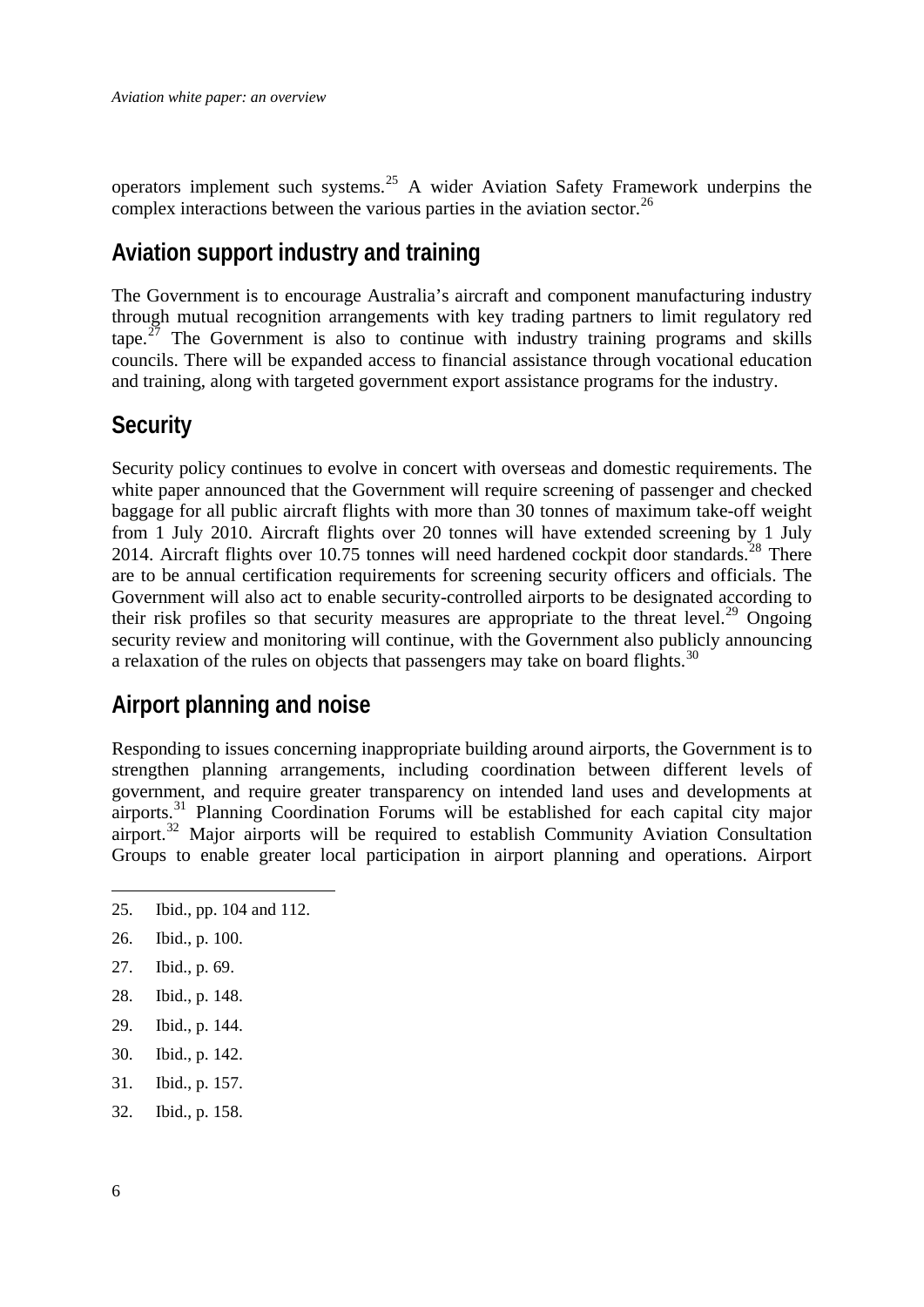<span id="page-8-0"></span>Master Plans will be required to focus on aviation development at secondary airports.<sup>[33](#page-8-1)</sup> There is to be a new requirement for developments with significant community concern to pass through a Major Development Plan assessment process involving the Commonwealth.<sup>[34](#page-8-2)</sup> There are ongoing measures with respect to wildlife and wind turbine hazards, as well as aircraft noise.

Aircraft noise over populated areas is a focus of the white paper, which mentions best practice with respect to housing policy and aviation policy to ensure that new developments near airports and under flight paths are compatible with future airport operations. This outcome does not necessarily preclude the controversial Tralee development near Canberra from proceeding, despite opposition from that city's airport operator. Airservices Australia is to conduct a review of ways to minimise noise impacts.<sup>[35](#page-8-3)</sup> The Government will also act to phase out older noisy aircrafts, such as ageing Boeing 727 freighters.<sup>[36](#page-8-4)</sup> The existing curfews will remain at Sydney, Adelaide, Gold Coast and Essendon airports, but the Minister has committed to a periodic review of the need for a Brisbane curfew.<sup>[37](#page-8-5)</sup> Airservices Australia is to have an Aircraft Noise Ombudsman to review independently public noise complaint handling procedures and the organisation's consultative arrangements.<sup>[38](#page-8-6)</sup> The Government will develop a framework for an industry-funded program for civil airports to ensure future insulation projects will be assessed and delivered against world's best practice noise attenuation initiatives.<sup>[39](#page-8-7)</sup> Despite the institution of noise insulation programs around Sydney and Adelaide Airports, and moves for a similar program in Perth, no specific initiative is mentioned.

### **Sydney airports**

The Government aims to work with the New South Wales Government to develop by 2011 an Aviation Strategic Plan to determine the Sydney region's future airport infrastructure needs, including linkages to urban growth centres and road and rail transport systems.<sup>[40](#page-8-8)</sup> Arguments remain for the second airport to serve, in particular, the low cost carrier markets and north-western demographic growth areas, with the mooted possibility of interim services to commence at the Richmond RAAF Base. The Government is to review the civil and Defence airport facilities in the Sydney region, with an assessment of their capacity to meet the area's future aviation needs. The Commonwealth and the New South Wales State

- <span id="page-8-2"></span>34. Ibid., p. 165.
- <span id="page-8-3"></span>35. Ibid., p. 207.
- <span id="page-8-4"></span>36. Ibid., p. 214.
- <span id="page-8-5"></span>37. Ibid., pp. 208 and 214.
- <span id="page-8-6"></span>38. Ibid., p. 209.
- <span id="page-8-7"></span>39. Ibid., p. 215.
- <span id="page-8-8"></span>40. Ibid., p. 192.

<span id="page-8-1"></span><sup>33.</sup> Ibid., p. 64.